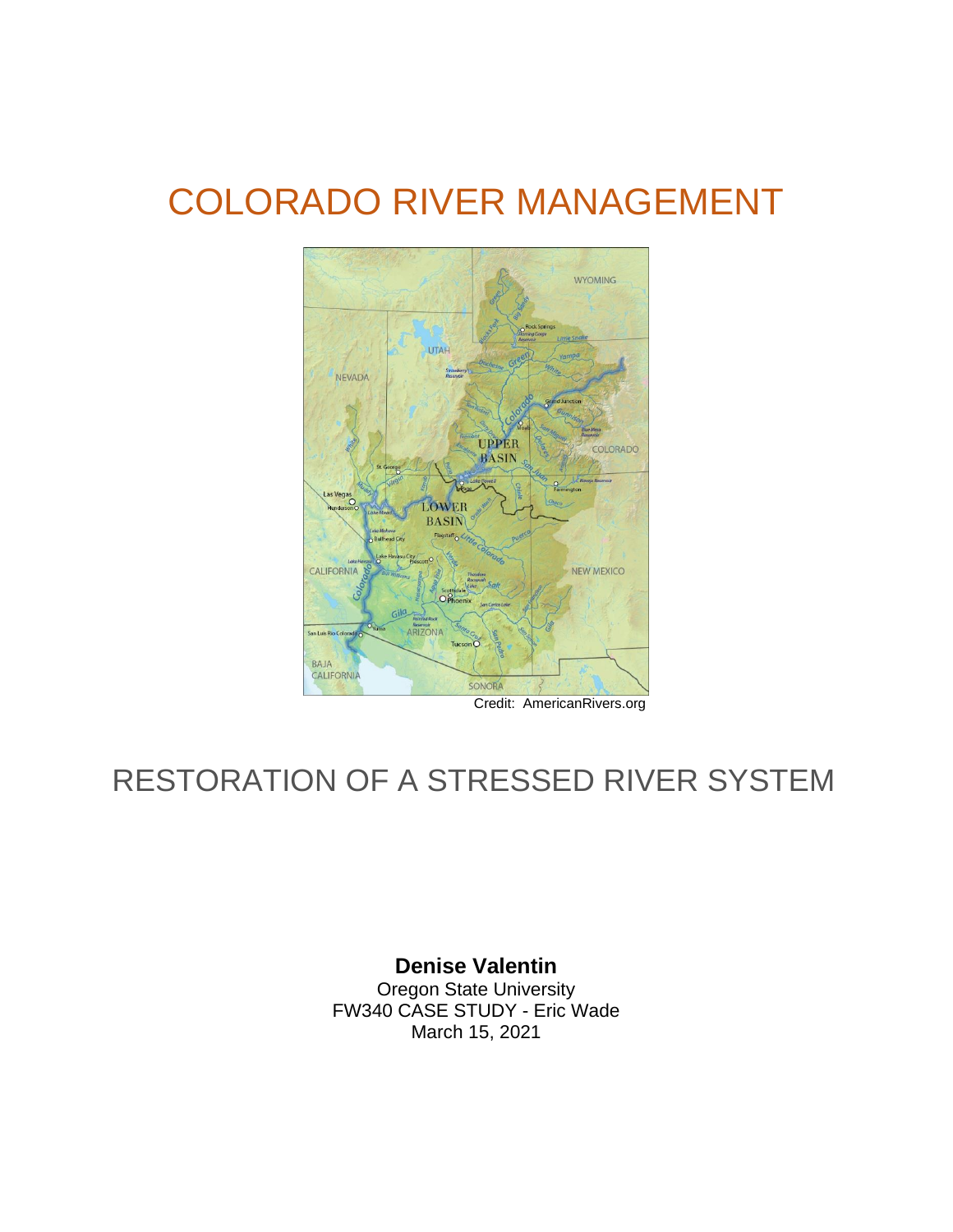#### INTRODUCTION

The Colorado River Basin contains 246,000 square miles. The Colorado River itself starts at the La Poudre Pass in the Rocky Mountain National Park and picks up more water from the Fraser, Eagle, and Gunnison Rivers in Colorado. It flows through Canyonlands National Park in Utah, where it joins forces with the Green River (which starts in Wyoming) and continues down through Glen Canyon. As it churns along, it goes through the Grand Canyon in Arizona and into Lake Mead near Las Vegas, Nevada. It then meanders along the border of Nevada and California, until it winds its way down into Mexico where it is supposed to empty into the Gulf of California. Unfortunately, according to Jesse Weber, overuse usually has it dried up the last 100 miles in Mexico.



**Fig. 1. The Colorado River Basin flows through seven (7) U.S. States and into Mexico.**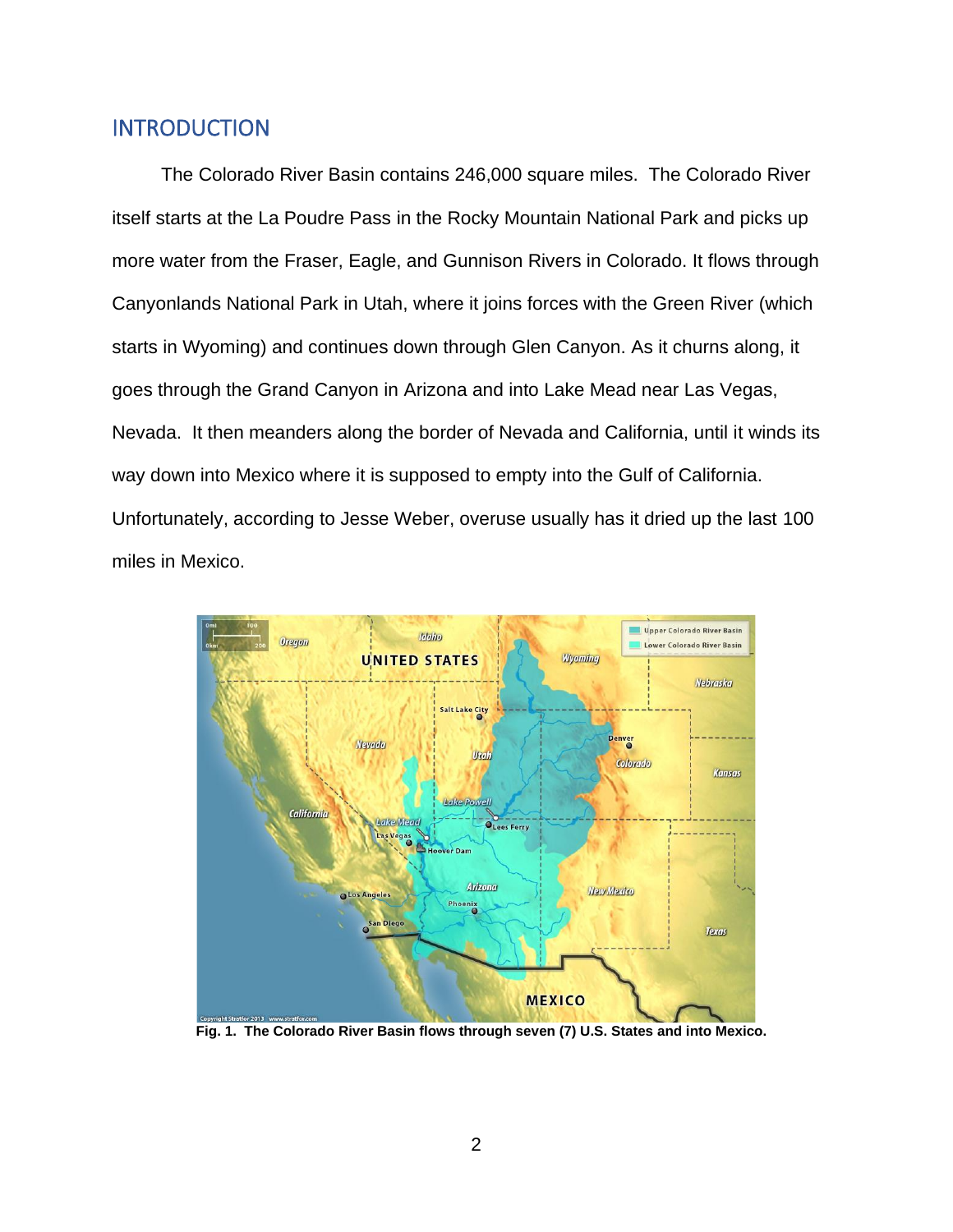This large water system provides water for 40 million people. It is also used for energy production, industrial use, irrigation, fish and wildlife, and recreational use. The construction of dams, flooding of land, water diversions, and continued overuse of water have caused detrimental degradation and defragmentation to the environment. Fracking (hydraulic fracturing) uses around billion gallons of water yearly, another stressor on water use in the Colorado River Basin.

The changes that have happened to this basin in the past 100 years are many. According to Jim Robbins (2019), there has been a drought in the basin for the past twenty years. Climate change and continuous drought due to smaller snowpack (and smaller snow melts in the spring) will only make the water levels in the reservoirs much smaller. Overuse of water has allowed streams and ponds to dry up, hurting local wildlife.

Native trees and plants have been replaced with invasive species due to water flow change. Old floodplains have been lost, taking away their nutrient filtering abilities and groundwater replenishment. Native fish habitats have been damaged due to dams and logging. The dams and water diversions block water flow, slowing rivers down. This slowing of river water allows for increases in water temperatures allowing for more algal blooms and less fish eggs, hurting fishing recreation and actual food sources.

Restoration is needed now, more than ever. The seven (7) U.S. states in the Colorado River Basin need to work together to bring back the lands and water to clean and sustainable habitats for fish, wildlife, plants, and humans. A unified plan between the seven states and other stakeholders must be created to keep this system working properly when climate change causes more flooding and more droughts.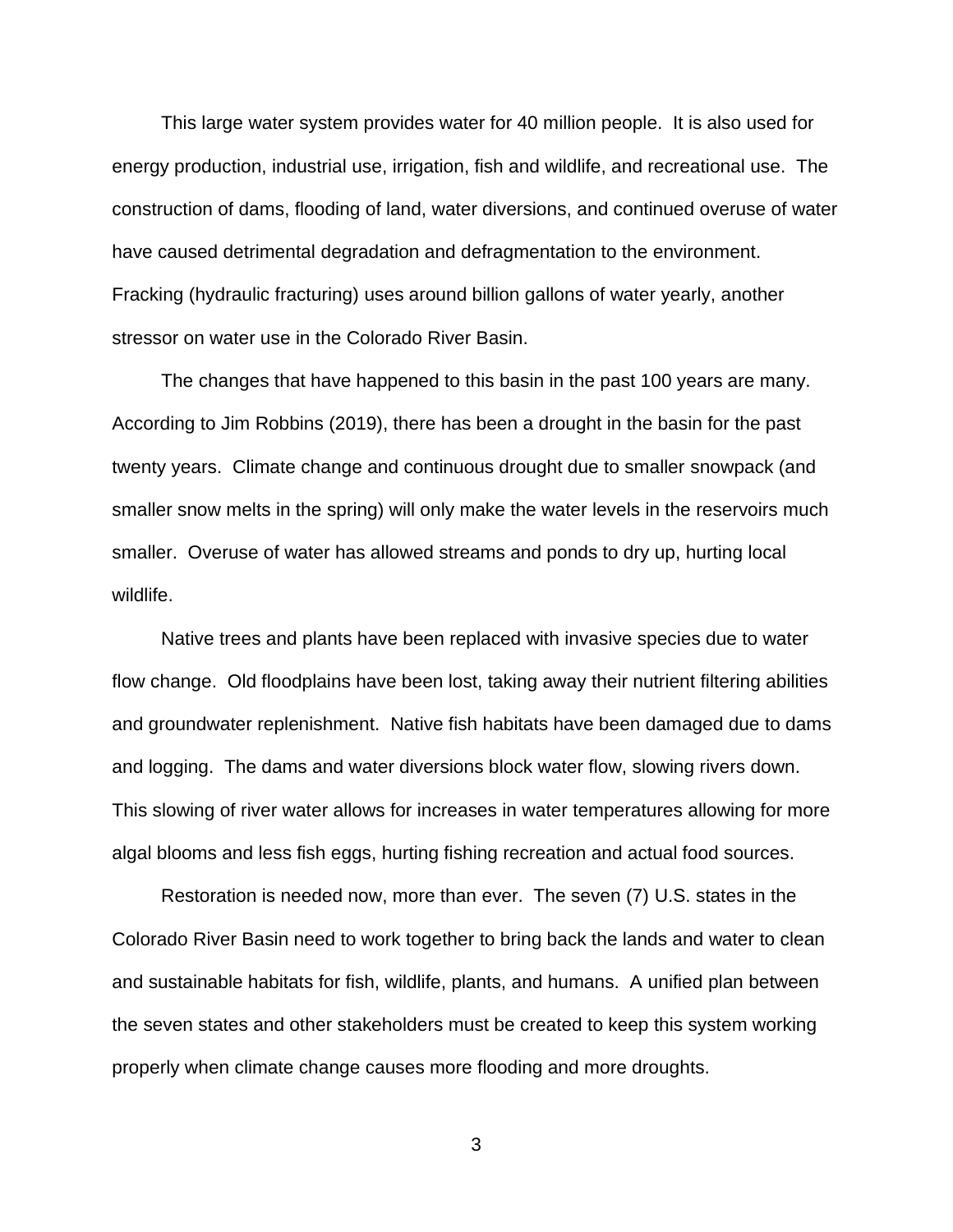#### HISTORICAL TIMELINE

- 1922 Colorado River Compact official agreement made among the seven (7) U.S. states in the Colorado River basin (Colorado, New Mexico, Utah, Wyoming, Arizona, California, and Nevada) for (1) equal share of the use of the Colorado River waters for agriculture and industrial development, (2) storage of water, and (3) flood control in the entire basin. Yale Environment 360.
- 1928 Boulder Canyon Project Act authorized creation of Hoover Dam and irrigation facilities in the Lower Basin for the states of Arizona, Nevada, and California. Also made Secretary of the Interior sole contracting authority for the lower basin water use of those states. USBR.
- 1944 U.S.-Mexico Water Treaty treaty between the United States and Mexico. Mexico was guaranteed an annual water amount plus an additional portion of any surplus water. Also provided the International Boundary and Water Commission (IBWC) the power to manage the provisions of the treaty. The IBWC was also granted approval to administer Minutes (rules) that must be approved or disapproved within 30 days by the Mexican Comisión Internacional de Límites y Agua (CILA). Bark et al. (2014).
- 1948 Upper Colorado River Basin Compact created the Upper Colorado River Commission. Apportioned the upper basin water to Colorado, New Mexico, Utah, and Wyoming, plus a small portion of upper Arizona. USBR.
- 1964 Arizona v. California, U.S. Supreme Court decision on 25-year-old dispute over tributary water flows. Arizona won the right to not have to include water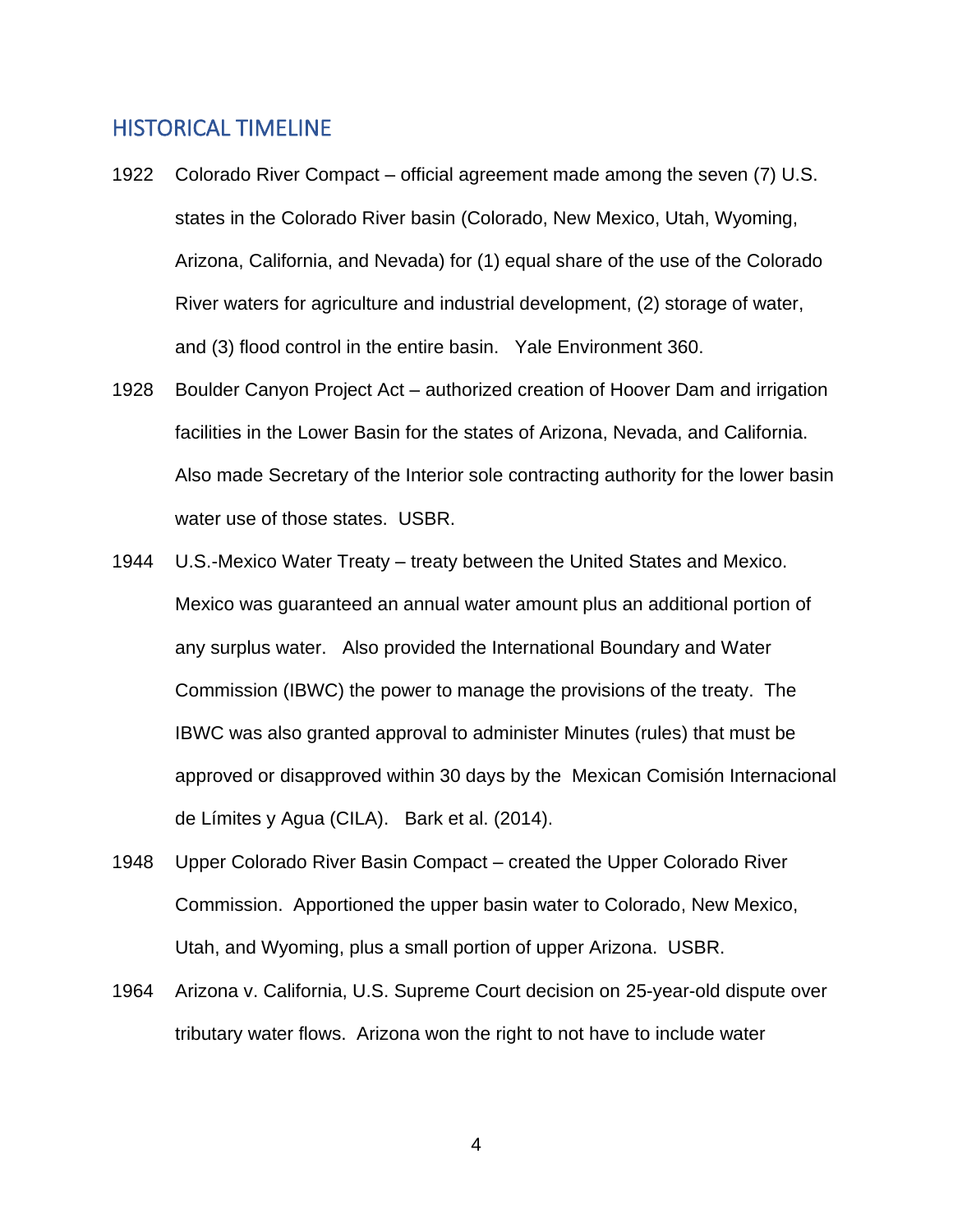received from its Gila River tributary when counting water usage from Colorado River. USBR.

- 1968 The Colorado River Basin Act Congress put into law a program for comprehensive development of water resources and adequate water supply for both the Upper and Lower Colorado River Basins. Its objectives were to control floods, better the storage and delivery of water, and improve water quality and flow conditions for wildlife and fish. USBR.
- 1972 Minute 242 Rule signed by the United States (IBWC) and Mexico (CILA) due to salinity issues of water received in Mexico from the Morelos Dam. This Minute prohibited the United States from ruining water quality prior to entry into Mexico. It also made the United States create a salt reduction and management program. Bark et al. (2014).
- 1992 Grand Canyon Protection Act requires releases from Glen Canyon Dam to meet environmental, tribal, cultural, and recreational interests. Secretary of the Interior became manager of Glen Canyon Dam and was directed to follow the Glen Canyon Dam Environmental Impact Statement goals. USBR.
- 2000 Minute 306 "Conceptual Framework for United States-Mexico Studies for Future Recommendations Concerning the Ripearian and Estuarine Ecology of the Limitrophe Section of the Colorado River and Its Associated Delta." This minute was created to bring in environmental issues to the legal framework, and work on the Mexican Delta restoration plan. Bark et al. (2014).
- 2012 Minute 319 five-year restoration pilot program between United States, Mexico, and non-governmental organizations to jointly provide water for riparian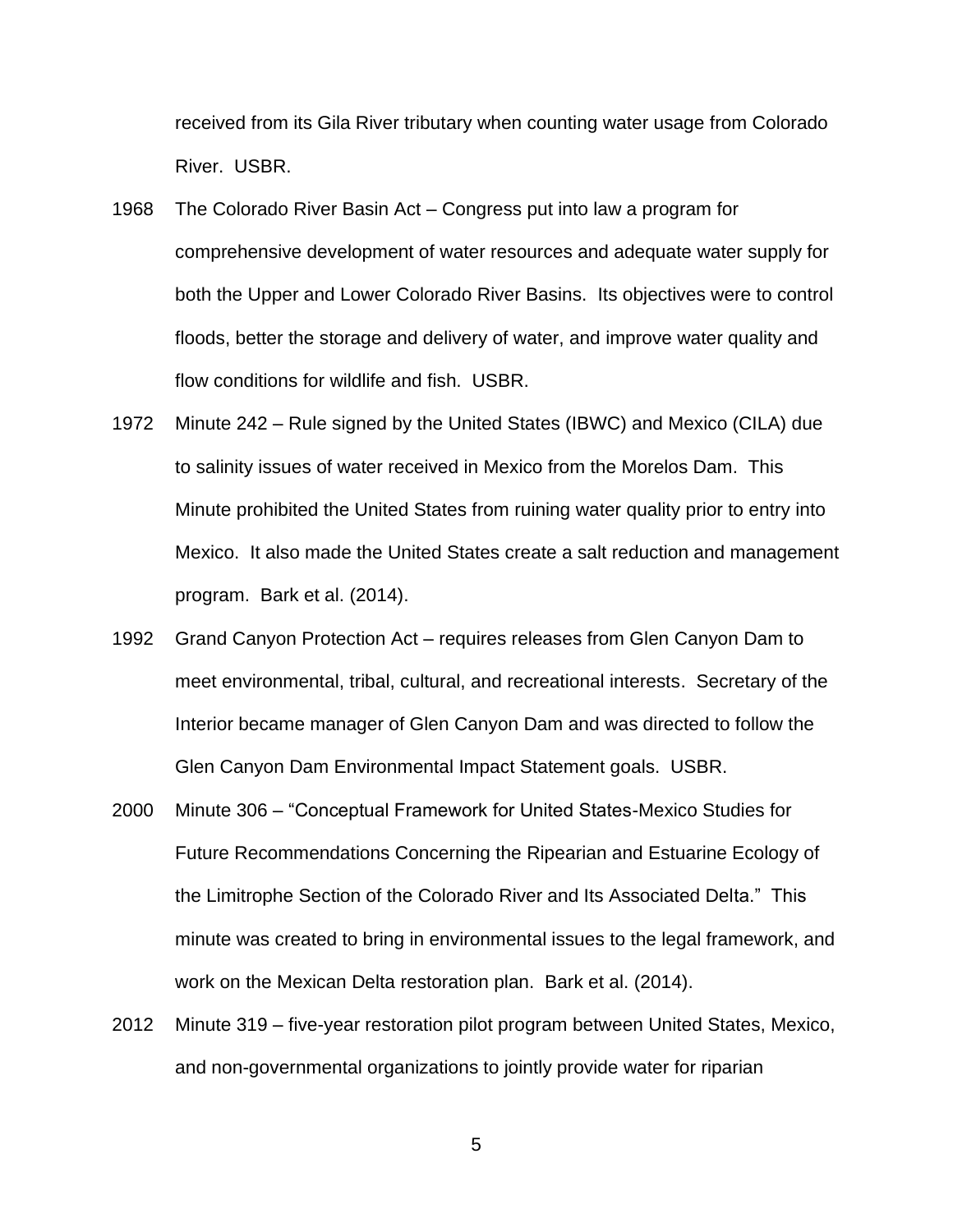vegetation in the Colorado River Delta. This was done through a "pulse flow" of water to change hydrological and environmental conditions in the Mexican Delta. Bark et al. (2014).

2019 Upper Basin Drought Contingency Plan (DCP) – plan signed between the 7 U.S. states for how Lake Powell and Lake Mead will be used in emergency response to low water levels. If Lake Mead decreases to a certain level, the Upper Basin states will have to release water from Lake Powell. The long-term plan is for tall seven states to reduce and conserve their water usage.



### SOCIAL-ECOLOGICAL DIAGRAM

## SOCIAL INTERACTIONS & STAKEHOLDERS

The Colorado River Basin has many stakeholders who share different perspectives about water management. Nonprofit organizations and environmentalists want to save endangered species, water resources, riparian communities, and they are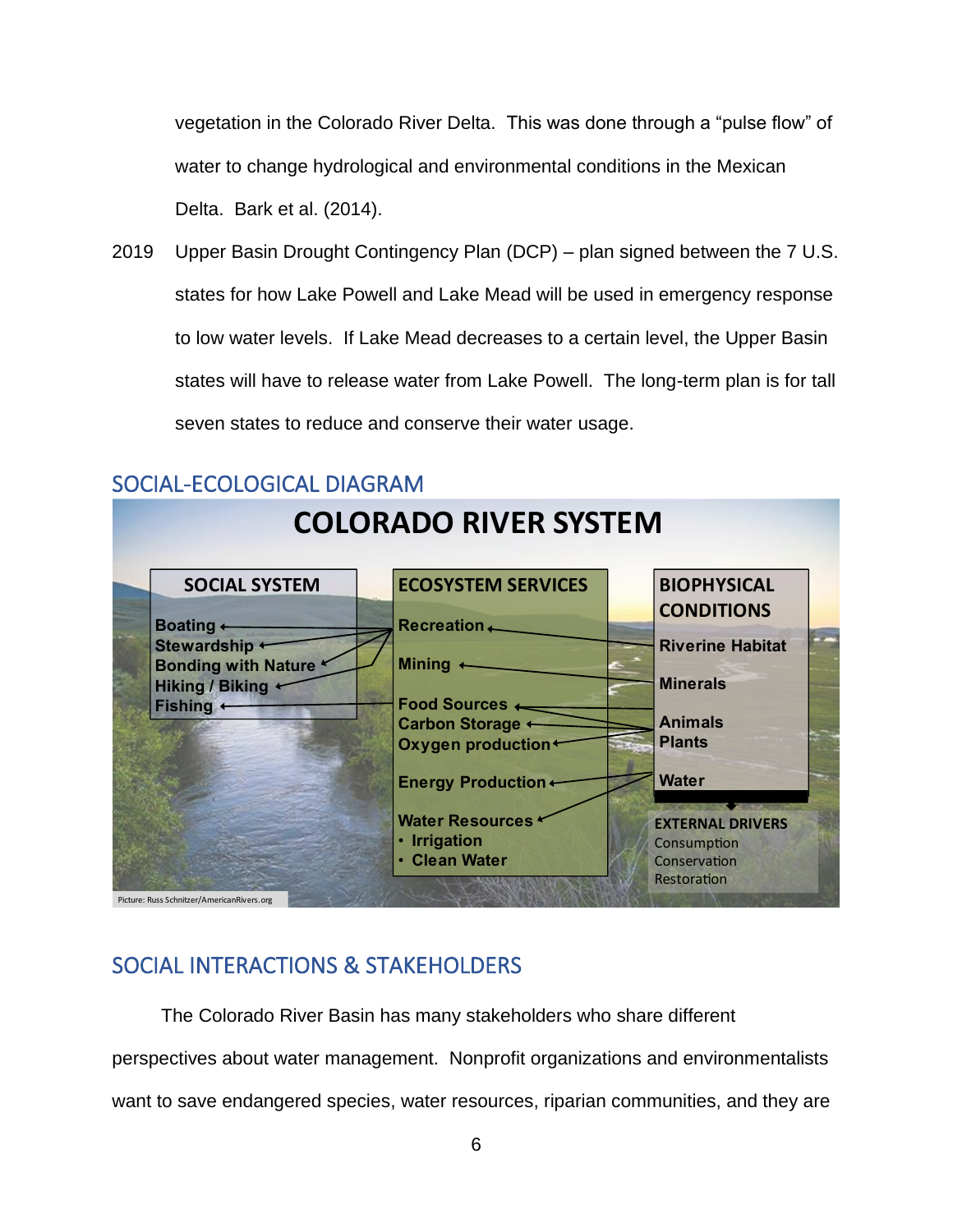all for restoring the rivers and tributaries. Agriculture's main concern is water for their farming needs. Rancher's needs are for their cattle. Mining and fracking companies only care about profits and not having to pay fines for destroying the environment. State and local governments are concerned about having water for their municipalities. Indian Tribes are concerned about their water rights and the damage to the environment. The Department of the Interior manages many areas that receive water from the river system. According to Stern and Sheikh, P.A. (2020), the U.S. Congress oversees management of the Colorado River Basin through the funds they approve.



## ANALSYIS OF THREE STAKEHOLDERS

#### U.S. CONGRESS

Members of Congress have been involved with the Colorado River Basin since 1928,

when they made the Secretary of the Interior sole contracting authority for the lower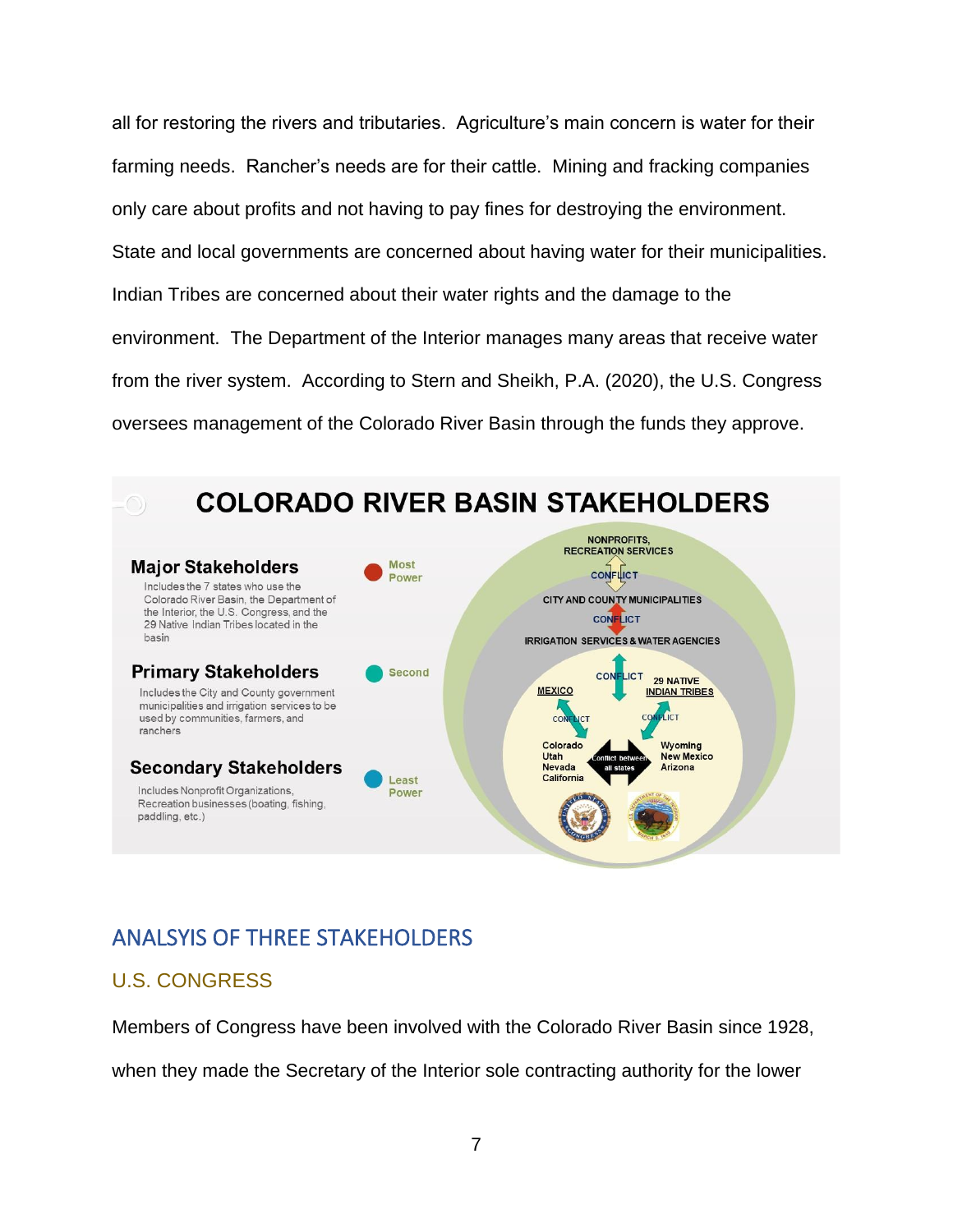basin water use of those states. In 1968, Congress enacted the Colorado River Basin Project Act (see timeline). In 1992, under the Grand Canyon Protection Act, Congress made the Secretary of the Interior the overseer of the management of the Glen Canyon Dam. Congress also oversees the management of current facilities in the basin and the development of new water storage facilities. They also manage the operations and protection of endangered species. They work directly with Indian Tribes to protect their water rights along the Colorado River. Members of Congress co-sponsored the Colorado River Drought Contingency Plan which was written by the seven U.S. states in the Colorado River Basin.

#### NATIVE INDIAN TRIBES

The 29 federally recognized Indian Tribes in the Colorado River Basin own 20% of the water rights in that basin. This amount is more than the State of Arizona's water rights. There are also 13 other Indian Tribes that are working with the government to settle their claims. The Tribes plan on expanding and using more of that water for irrigation systems and other businesses. Indian Tribes do, however, care about the environment and the effects of their additional water usage and have asked the Bureau of Reclamation to do a study on the possible effects. Each Indian Tribe has different water needs and some may sell their water rights. Tribal leaders are not freely disclosing their future plans with the water, which has many other stakeholders worried. Brett Walton (2015).

#### **MEXICO**

Mexico receives water under the U.S.-Mexico Water Treaty of 1944. The Colorado River is the only freshwater source to the Sea of Cortes. The water is collected at the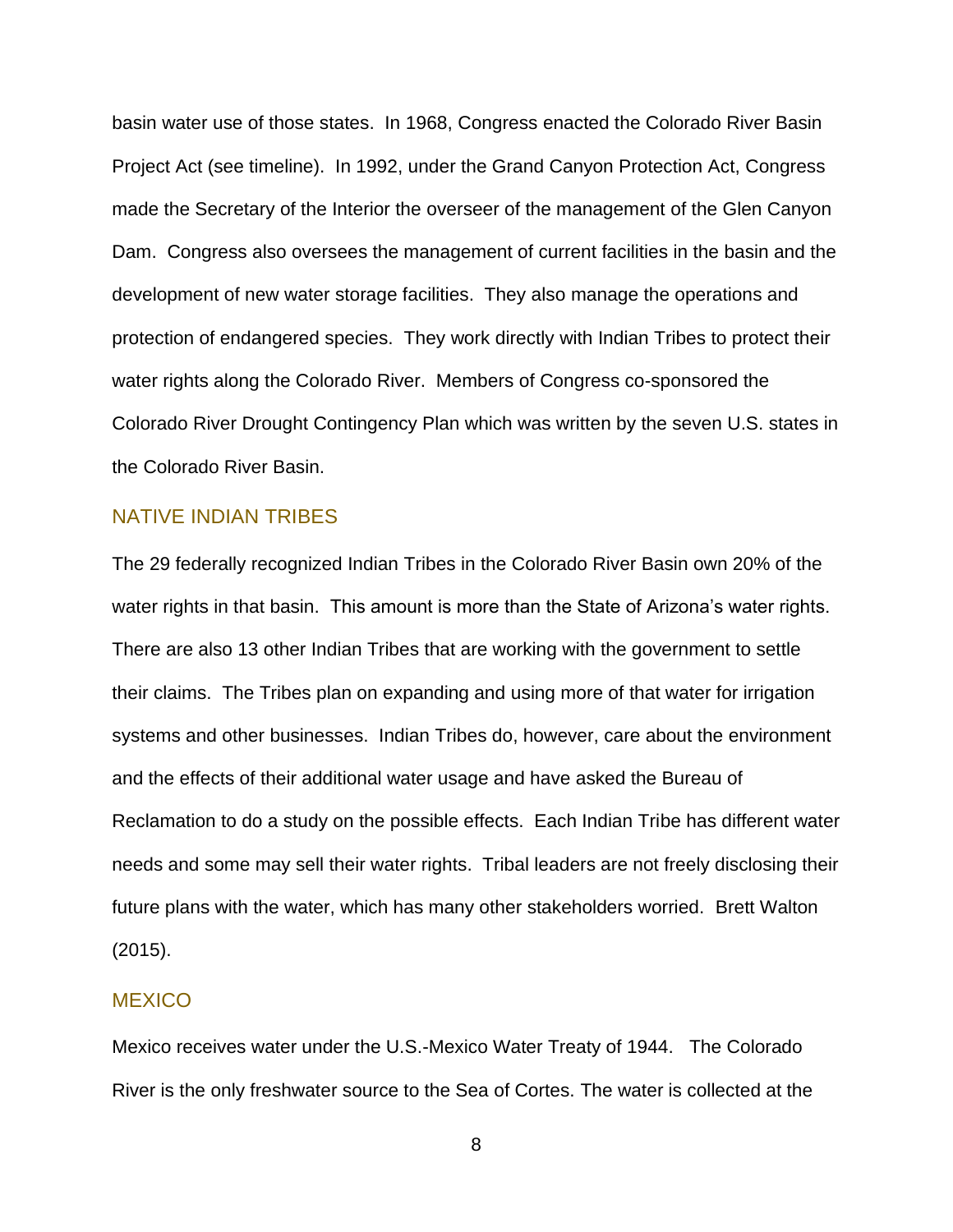Morelos Dam, and is used to both irrigate the farmland in the Mexicali Valley and provide water to the cities of Tijuana, Mexicali, and Tecate. The Colorado River Delta region in Mexico has been decreed a Biosphere Reserve and is part of UNESCO. Water to this region has been dwindling, and in some instances, the flow stops before it reaches the delta. Another issue Mexico faces is the high levels of nutrients (phosphorous, nitrogen, selenium) and heavy metals found in the water. Varady et al. (2001).

#### CONSIDERATIONS OF MULTICULTURAL PERSPECTIVES

There have been numerous meetings and workshops concerning the Colorado River Basin. Not only did the University of Arizona and the University of California Institute for Mexico and the United States (UC MEXUS) hold programs about environmental issues at the border, but other U.S. universities held meetings also.

| 11/1997 | Program held to discuss the 1995-1996 drought; organized by the |
|---------|-----------------------------------------------------------------|
|         | University of New Mexico.                                       |

10/1998 "The UC-Mexico Salton Sea Workshop"; organized by UC MEXUS

11/1998 "Water, Energy, and the Quality of Life in the Imperial and Mexicali Valleys"; organized by UC MEXUS.

2/1999 Program held to discuss transboundary groundwater issues; organized by University of California at Irvine.

10/2000 "to the Sea of Cortés" program where 200 participants from both the United States and Mexico attended to discuss allocation, restoration, and perspectives (historical, legal, and wildlife conservation).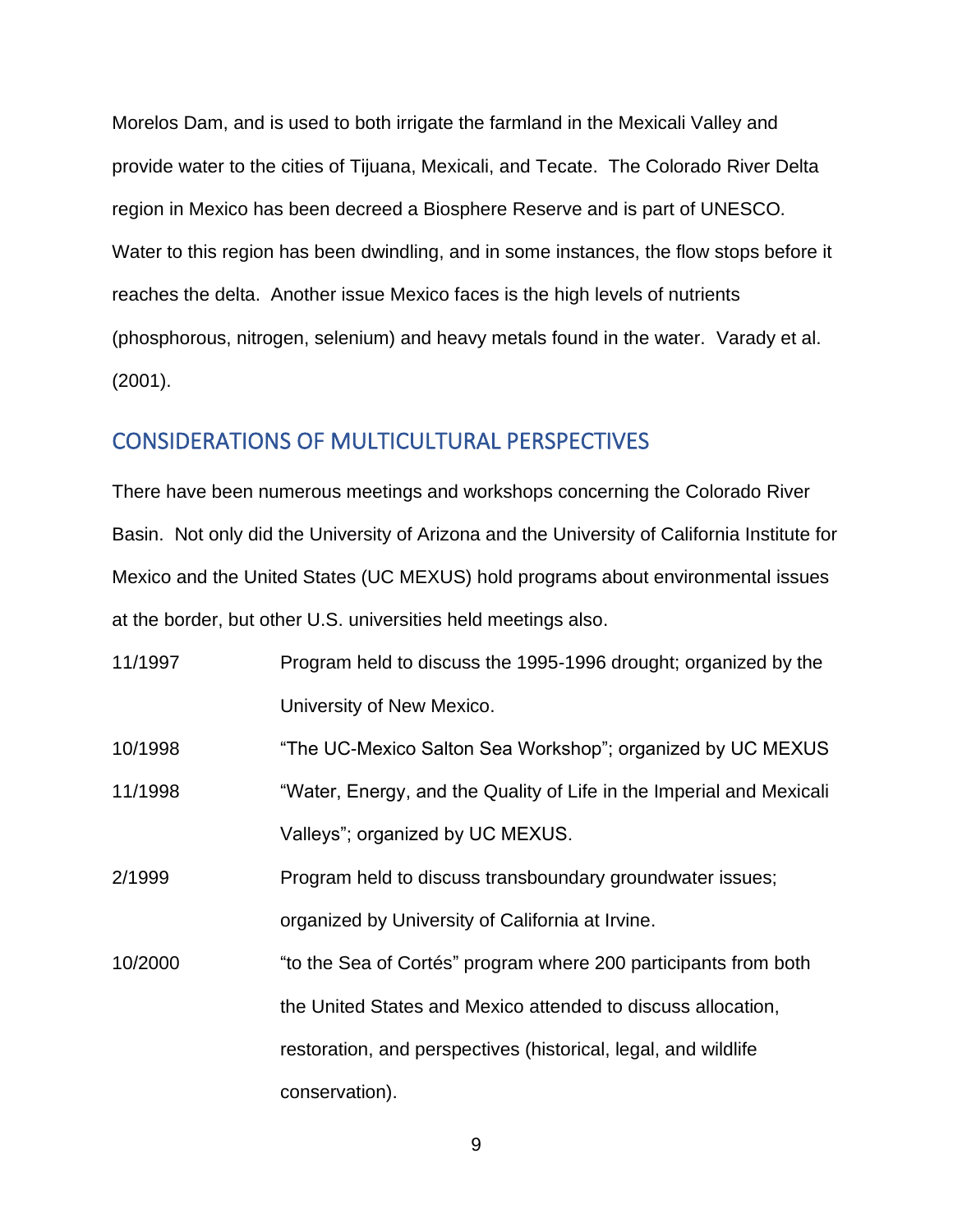Varady et al. (2001).

Each state has numerous parties that meet to discuss water usage and rights. For example, according to the Colorado Basin Roundtable, there are nine (9) Colorado Basin Roundtable groups. The groups have members from local citizens, recreation businesses, farmers, and water entities that meet to discuss protection, development, and conservation of water supplies.

In January 2019, the Aspen Institute and Nicholas Institute for Environmental Policy Solutions held a roundtable to discuss the Colorado River Basin. A second roundtable was held in May 2020 (via internet webinar), and had 40 federal and state government participants from the seven (7) Colorado Basin states. The main goals of these roundtables were to find ways to collaborate, discuss progress of initiatives, and review models and progress reports. The Western States Water Council (WSWC) was involved in these roundtables. The WSWC was created by State Governors and consists of state representatives of 18 western states that meet to gain cooperation among the western states regarding water usage and conservation, and exchange views and perspectives amongst its members.

#### **CONCLUSION**

With the rise in temperatures on the planet, drought is going to be the biggest factor that affects the Colorado River Basin. All stakeholders must come together to conserve water. The federal government is going to have to take the lead on the following and pass some strict laws:

- 1. Pay farmers to not farm all their land and conserve water
- 2. Create more indoor gardening businesses to conserve water usage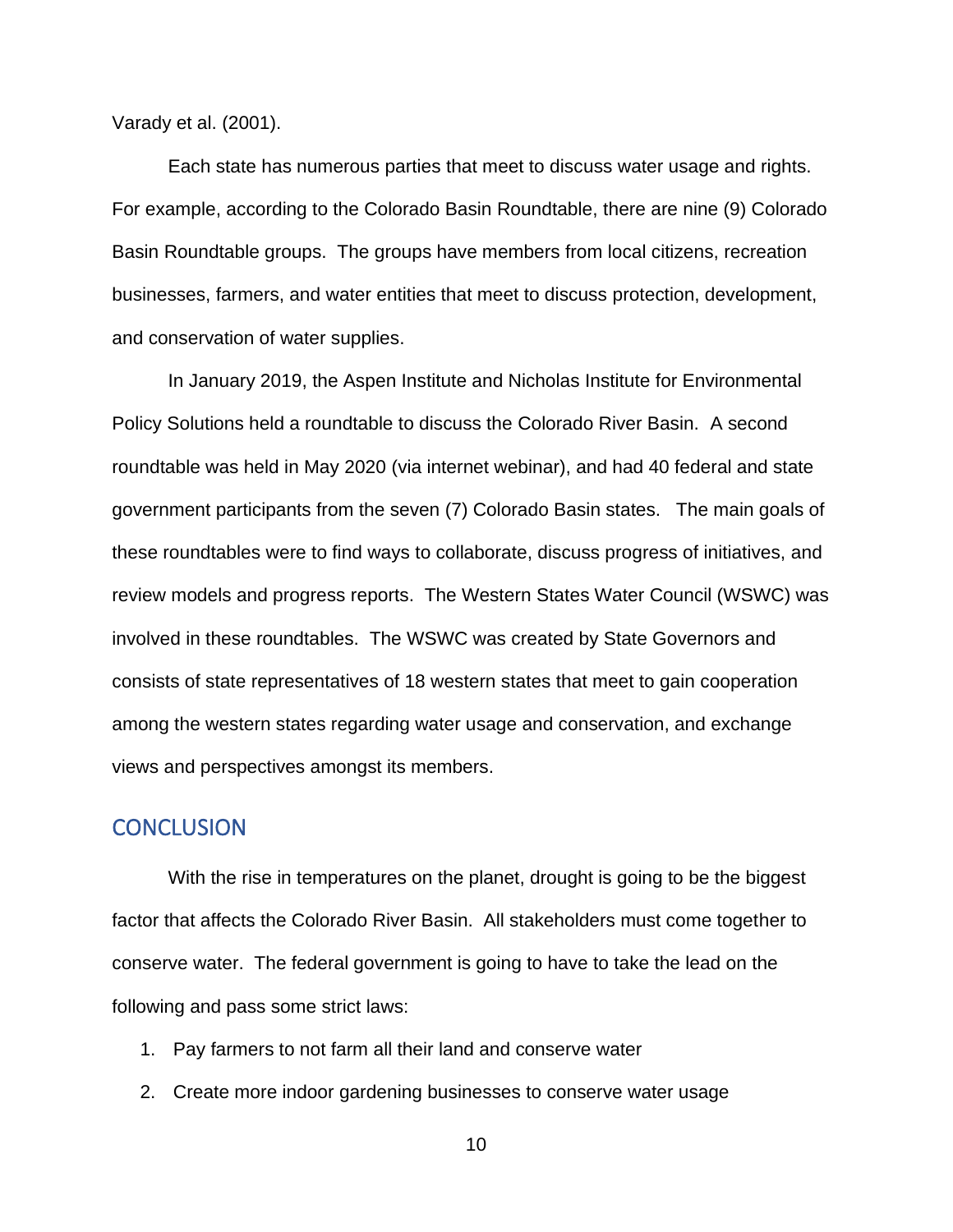- 3. Research and update irrigation technology and make it mandatory for all farmers and golf courses – 70% of all water usage goes to irrigation
- 4. Stop developers from using grass in housing developments in arid communities and use drought-tolerant landscapes
- 5. Create a nationwide plan that looks at the needs of not only humans, but also flora and fauna

Climate change is real and more droughts are coming. We must find a way to have both sustainable agriculture and a surplus of water for future needs. Continued rise of population is going to be put of a burden on our water sources. Sea level rise will cause those living on the coastlines and riverways to move inland, adding even more stress on our fragile water systems. We need bright people to come up with new ways to clean, collect, and store water. We need to stop damaging our ecosystems with development and mining. We need to take care of our planet … as they say there is no Planet B.